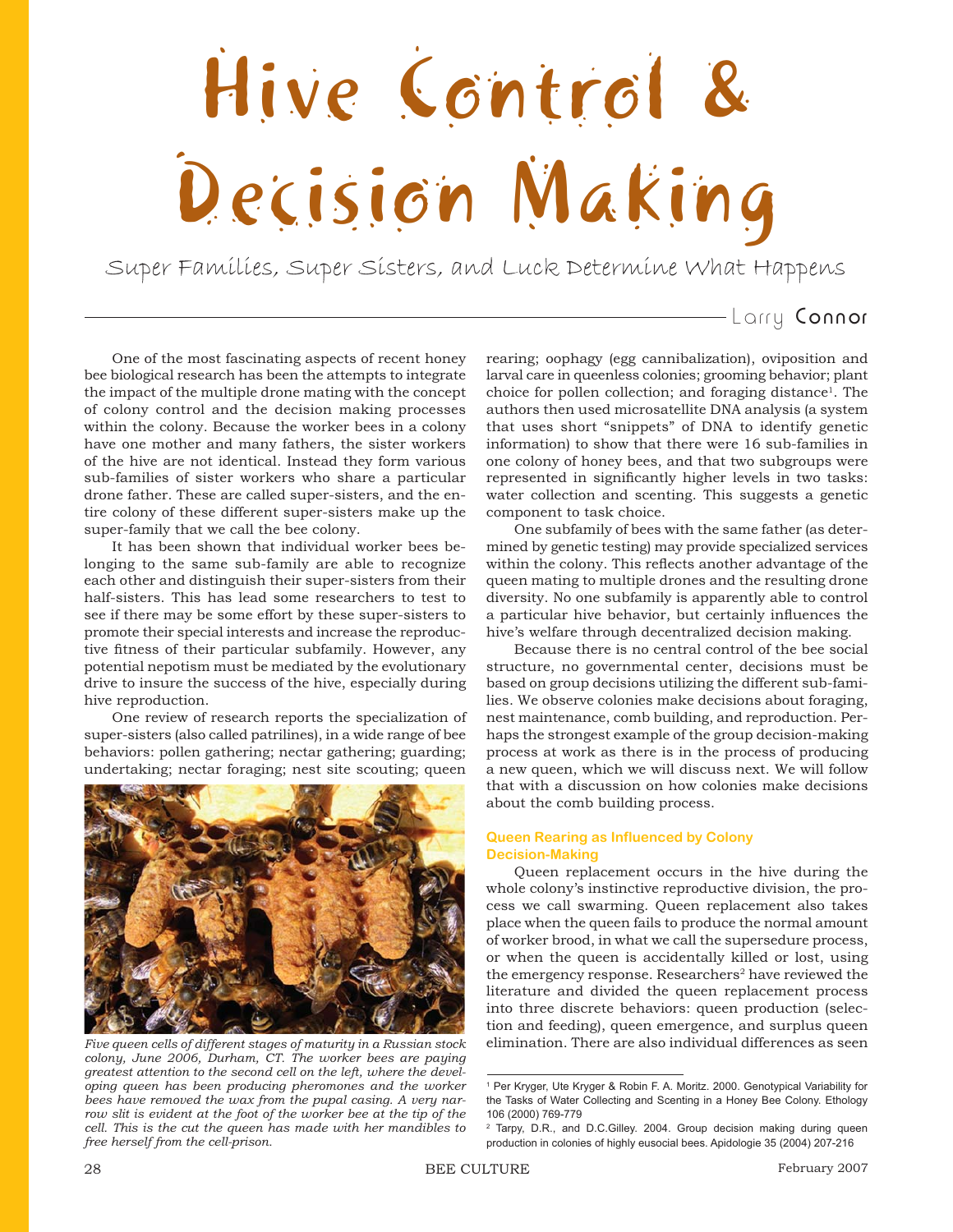

*This close-up view of the cell tips show where the wax has been removed from the tip of the cell, except along the line of the slit cut by the queen inside the hive. In the time it took these photos (under three minutes), the queen was able to cut the cell open and emerge. This is a strong indication that the worker bees were keeping her confined in the cell, feeding her through the slit. Note that the other queen cells have heavier wax along the line where the queen slit would be made by the queen inside. These cells contained younger queen pupae, indicating that the queen laid the eggs for these cells at different times.*

in individual queens, as shown in piping behavior, when an audible 'piping' sound made by one queen serves to delay the emergence of other mature queens from their queen cells. The queen doing the "piping" has been shown to have a much higher likelihood of becoming the new queen of the hive.

#### **Queen Rearing Decisions**

Honey bees rear surprisingly few queens during the replacement process, perhaps finishing as few as three to six, but usually starting between 12-24 individuals – starting many and finishing few. This is in sharp contrast with the 5,000 to 20,000 drones produced by the average colony during one season. Swarming behavior is observed only when conditions favor the collection of pollen and nectar needed to support high brood rearing and queen cell production. New queens are started in the queen cups that are prepared for the queen to lay into; they are on a queen track even before the egg is laid, unlike supersedure and emergency queens. Sometimes the workers place royal jelly in queen cups before the queen lays into them. In fact, a queen larva receives continuous and abundant royal jelly by large numbers of nurse bee visits, and are provided an even greater amount of the rich food about 24 hours before the queen larva pupates, just prior to the time the cell is sealed with wax by the worker bees.

The total time for queen cell construction, egg laying, larval hatching and feeding is 15 to 16 days, depending upon genetic and environmental differences. This gives the different subfamilies within the hive time to decide which larvae will continue toward final queen production. If a frame of newly hatched larvae is placed into a recently de-queened and artificially broodless colony, a large number of cells will be started as emergency queen cells, perhaps as many as 200 on one frame. But as larval feeding progresses the number of queen cells dwindles. Part of this may be due to less than ideal conditions for cell development, for queen cells are very sensitive to chilling and overheating and may be rejected if they are



*The virgin queen emerges from the cell moments later. She was one of a number of virgin queens that all emerged during this hive inspection. The humans disturbing the bees apparently interfered with the worker bees ability to keep the queen confi ned.*

on the perimeter of the comb where the temperature is less than optimal. Worker bees may decide to destroy a queen cell at any point during its development. This is often seen in queen rearing operations, where a careful count of the number of cells the day after the cells are sealed is larger than the number of ripe cells containing mature queens ready to emerge. Some of this cell count reduction may be a form of hygienic behavior removing diseased individuals, and some may be due to the decision making process of the bees.

There is adequate evidence to show differential treatment of certain eggs, larvae and pupae destined to become queens over those that fail to become queens. During the incubation period, worker bees vibrate certain cells. The workers "shake" queen cells for one to two seconds at approx. 16 Hz. Some cells are shaken three times as much as others, although this does not predict outcome. Instead, queen cells that are started earlier are found to be shaken more, and have higher emergence success.

In emergency queen cell production, the age of the brood used for cell production determines the fate of the queen cell; fully developed queen cells will be destroyed if they contain the wrong age brood. Thus the queen is able to monitor the developing queen and eliminate those queens that will not become vigorous queens.

Efforts to prove that super-sisters, with a level of relatedness of *G*=0.75, favor queens from their subfamily over half-sister queens, with a degree of relatedness of *G*=0.50, have failed to show that there is a clear and statistical significant bias. But if workers do not select super-sisters for queens, they may employ group decisions to improve the quality of the queen produced in the hive.

#### **Emergence of new queens**

Worker bees routinely keep fully developed queens imprisoned in their queen cells for prolonged periods of time. I witnessed a dramatic example of this when I inspected a Russian colony during peak swarm season (all colonies in the apiary had swarm cells after a very rainy buildup period, not just the Russian colonies). As the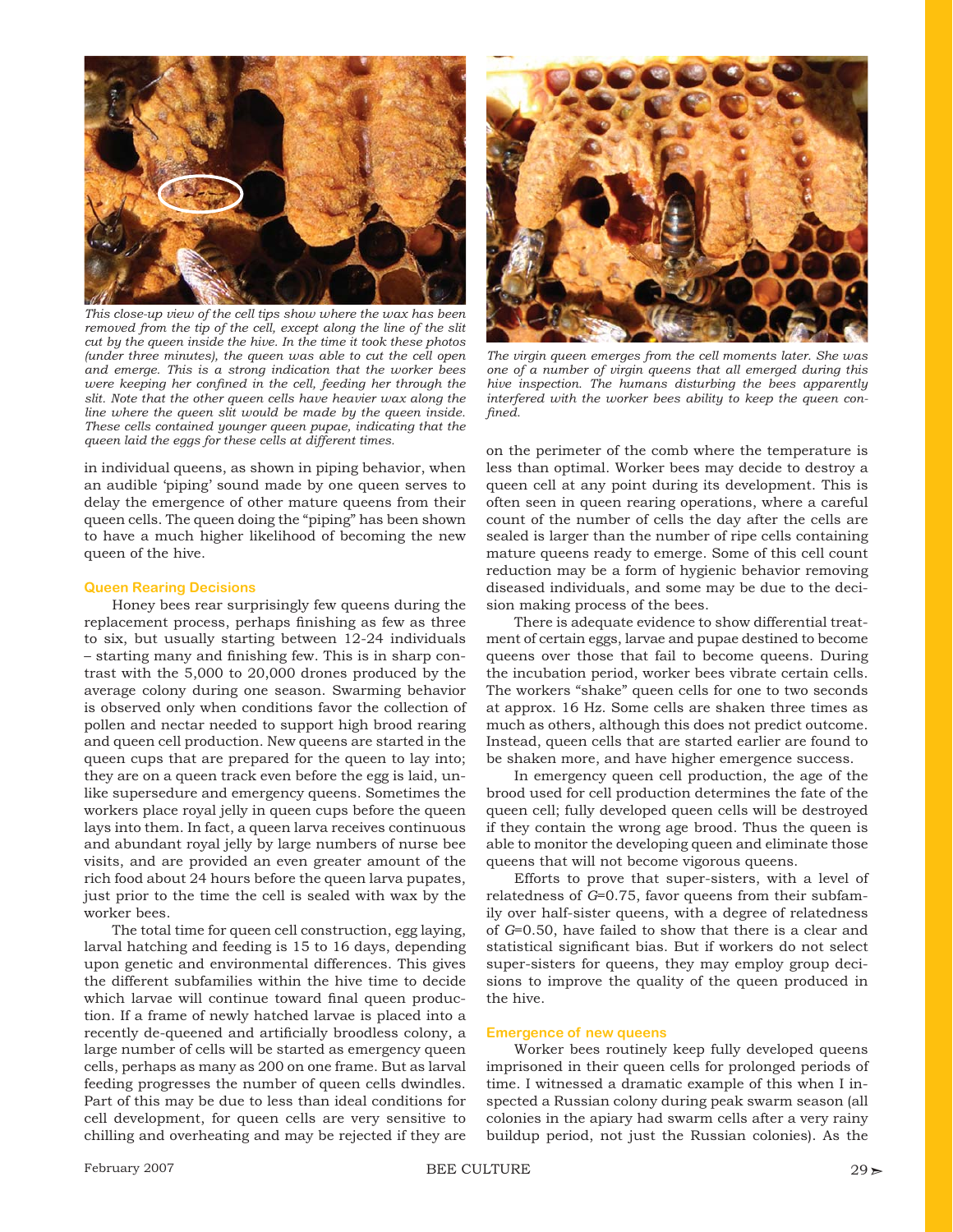"There is some evidence that bees will selectively confine half-sister queens over super-sister queens, one of the best examples yet of potential genetic control of the final queen."

colony owner and I opened the hive we observed many queen cells. I suggested we harvest a few cells and use them to make up increase colonies, so we carefully cut a few cells off the comb and placed them on top of the neighboring hive. As we inspected the remaining frames in the colony we noticed virgin queens running about on the combs, and soon I was rapidly stuffing queens into empty cages I carried in my beesuit pocket. Then we noticed that the queens from the cells we placed on the hive cover were emerging. The simple act of opening the hive had apparently disrupted the process the worker bees use to confine queens within their cells, and, thus prevent them from emerging.

After our momentary excitement died down I looked at the queen cells and saw that some queens had cut open the cells to emerge, but the workers had imprisoned them by adding additional wax to the slit at the tip of the cell where the queen had cut open the pupal silk and wax. It was through this narrow slit where the worker bees feed the queen inside the cell-prison. While Francis Huber first recorded this process in 1792, it remains a dramatic and exciting experience to observe. Our timing was unique in that we observed a large number of queen cells, over a dozen, of mixed ages and some with confined queens.

Why do bees keep perfectly good queens entombed in the cells? There is some evidence that the worker bees are using their collective consensus building to control the fate of these queens. The imprisoned cells that are shaken by worker bees are more likely to be the first to emerge. The workers control the timing of queen emergence by adding or reducing wax deposits on the incision at the tip of the cell (they must keep just ahead of the queen, for our hive visit must have disrupted the bees ability to control emergence). Finally, there is some evidence that bees will selectively confine half-sister queens over super-



*Two other queens have emerged during the hive inspection. The chewing and control of the emergence process is under the control of the worker bees; the queens' instincts are to get out of the cells!*

sister queens, one of the best examples yet of potential genetic control of the final queen.

# **Queen elimination**

Once a queen emerges from a cell, the worker bees continue to control her fate. They can favor one queen so she emerges first, allowing her to systematically sting her sisters still confined in their queen cells. Or the workers may kill the queen by arranging two queens to "duel" on the comb until one queen is dead (this is the simplistic example of queen elimination we have seen in nature films). The workers often have control over the success of the fight, keeping one queen in a "ball" of bees so she is less able to defend herself; indeed, a queen is more likely to win if related to the worker bees.

New queens usually do not leave with the primary swarm (the colony's original queen does this), but will depart with an afterswarm – this is most often the explanation for the workers keeping queens confined in their cells. Many swarms contain multiple virgin queens. This may reflect the large number of confined virgins, as well as a selective advantage of getting a new queen to the new nest successfully. Once the hive is in the new location, dead virgin queens may be found at the entrance of the hive, so the queen to queen duel happened in the new nest site.

Just how any preferential treatment of one queen over another is decided is unknown, and requires further study.

#### **Selection Pressure**

Control of the selection, release and destruction of queens is one of the most critical duties the worker bees have, if not the MOST important in terms of colony survival and selective advantage. While a colony could employ a policy of "any queen will do" the selection pressure on a colony appears to produce a significant number of queen candidates that are evaluated at several points in the production cycle and culled to eliminate those queens that are poorly produced, developmentally defective, wrong-aged, or of unacceptable genetics. The ability of a colony to survive within an environment undoubtedly places strong selective pressure on queens that must perform within this environment, and the only means for elimination is through the worker bees.

# **Worker and Drone Comb Construction as Influenced by Colony Decision-Making**

During the active foraging season honey bee colonies are forced to decide between the need for food for the colony OR the need to build open comb for storage of incoming pollen and nectar. Either the colony builds comb for food storage (a process they cannot reverse once the comb is built), or they may utilize food coming into the hive and, because of the lack of empty comb, run the risk of losing abundant food when it becomes available. Recently Stephen Pratt<sup>3</sup> reviewed colony control aspects of worker and drone comb construction. He reported that in nature a new colony builds  $1 \text{ m}^2$  of comb in one year, or a little more than 10 ft<sup>2</sup>. A colony metabolizes about one-eighth of the honey it collects during the year to

<sup>&</sup>lt;sup>3</sup> S.C. Pratt, 2004. Collective control of the timing and type of comb construction by honey bees (*Apis mellifera*). Apidologie 35 (2004) 193-205